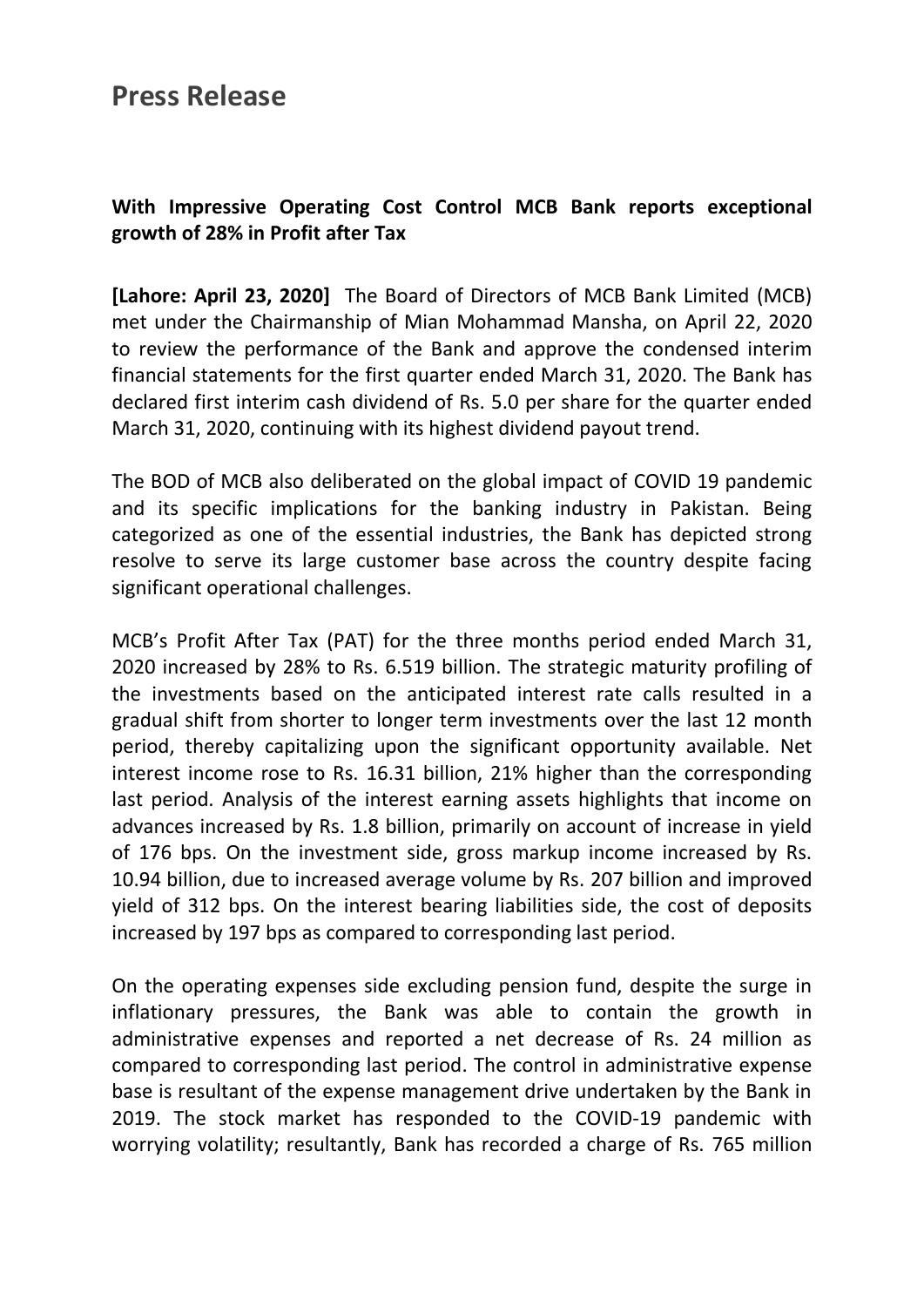# **Press Release**

against equity investment portfolio. The quality of the loan book is duly reflected in a muted net charge of Rs. 47.3 million for the first quarter 2020.

On the financial position side, the total asset base of the Bank on unconsolidated basis was reported at Rs. 1.56 trillion depicting an increase of 3% over December 2019. Analysis of the asset mix highlights that net investments increased by Rs. 88 billion (12%) whereas gross advances decreased by Rs 15.5 billion (-3%) over December 2019.

The Non-performing loan (NPLs) base of the Bank recorded a marginal increase of Rs. 511 million and was reported at Rs. 49.93 billion. The increase was primarily on account of currency devaluation impact of foreign currency denominated NPLs with no significant accretion in the number of cases. The Bank has not taken FSV benefit in calculation of specific provision. The coverage and infection ratios of the Bank were reported at 87.30% and 9.52% respectively.

On the liabilities side, the deposit base of the Bank registered an increase of Rs. 39.38 billion (+3.44%) over December 2019 whereas CASA base increase by 5.35%.

Return on Assets and Return on Equity improved to 1.70% and 17.88% respectively, whereas book value per share was reported at Rs. 123.57.

While complying with the regulatory capital requirements, the Bank's total Capital Adequacy Ratio is 19.51% against the requirement of 11.50% (including capital conservation buffer of 1.50% as reduced under the BPRD Circular Letter No. 12 of 2020). Quality of the capital is evident from Bank's Common Equity Tier-1 (CET1) to total risk weighted assets ratio which comes to 15.38% against the requirement of 6.00%. Bank's capitalization also resulted in a leverage ratio of 6.94% which is well above the regulatory limit of 3.0%. The Bank reported Liquidity Coverage Ratio (LCR) of 218.11% and Net Stable Funding Ratio (NSFR) of 157.55% against requirement of 100.

The Bank enjoys highest local credit ratings of AAA / A1+ categories for long term and short term respectively, based on PACRA notification dated June 27, 2019.